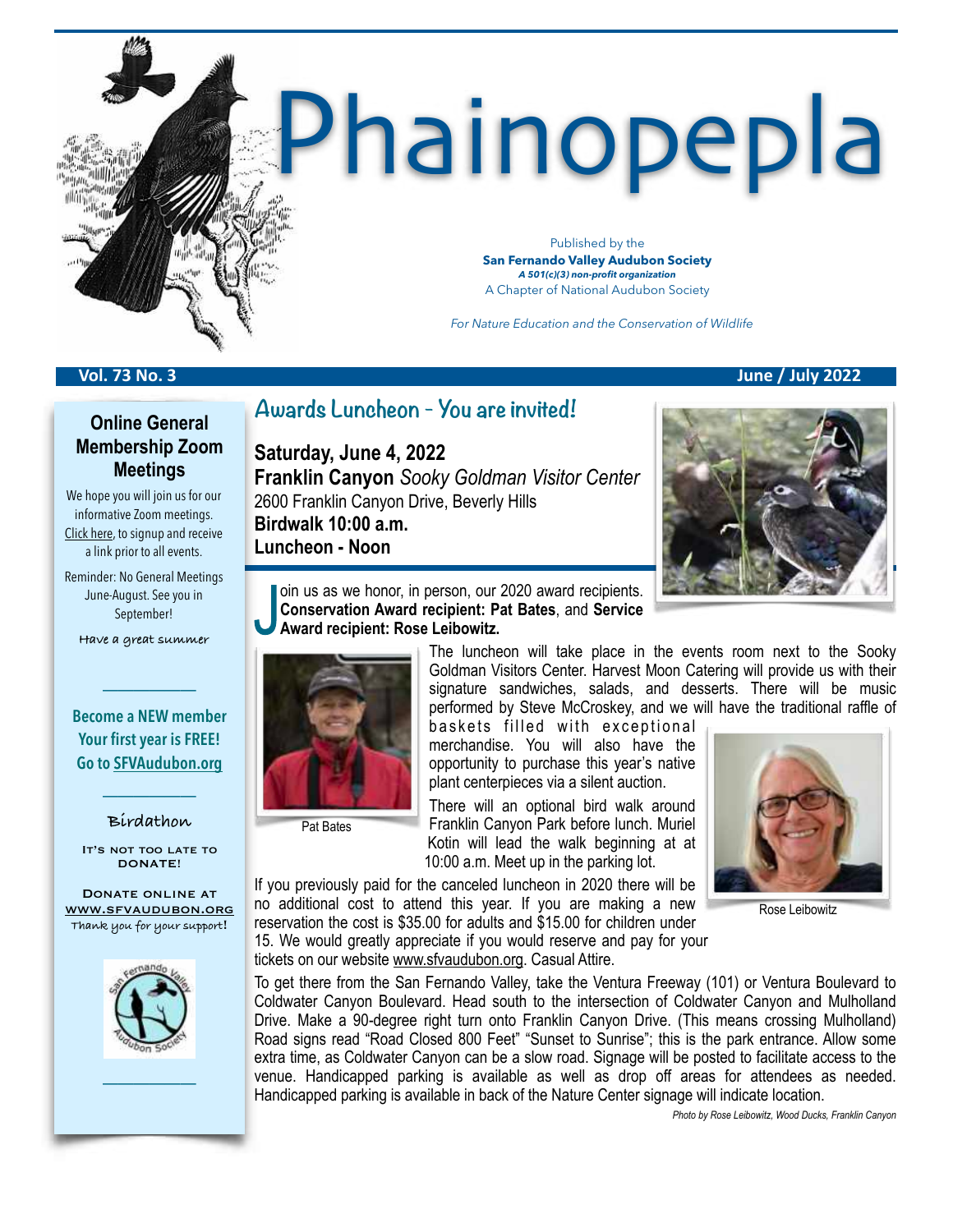

Richard Davis – Email: [Birdathon@sfvaudubon.org](mailto:Birdathon@sfvaudubon.org)

Birdathon, our major annual fundraising event for the San Fernando Valley Audubon Society runs from April 1 to May 31 so, we are almost done for this year. The list of Birdathon outings is shown in the table including the team leaders and number of species they spotted.

| Leader                                              | <b>Species Spotted Location</b> |                                             |
|-----------------------------------------------------|---------------------------------|---------------------------------------------|
| Pat Bates standing in for Kris Ohlenkamp            | 56                              | Sepulveda Basin Wildlife Reserve            |
| Paula Orlovich                                      | 29                              | Franklin Canyon                             |
| Carolyn Oppenheimer                                 | 31                              | O'Melveny Park                              |
| Pat Bates                                           | 44                              | Hansen Dam                                  |
| Luisa Bergeron &<br>Rebecca Marschall               | 25                              | Orcutt Ranch                                |
| Kathy and Dave Barton                               | 46                              | Malibu Creek State Park                     |
| Art Langton                                         | 83                              | Highway 33: From the Ocean to the Mountains |
| Allan and Muriel Kotin                              | 65                              | Malibu and Nearby                           |
| John and Andrew Willis<br>Lori Willis Memorial Fund | 28                              | South Coast Botanical Gardens               |

A big thanks to all these team leaders who donate their efforts year after year. And of course, we want to thank all of you who have given your generous support in response to this campaign.

### **If you haven't yet given, it is not too late.**

### **Make your Pledge or Donate Now by clicking [HERE](https://www.sfvaudubon.org/thank-you-for-supporting-bir) or scanning the QR code**

**[\(www.sfvaudubon.org/thank-you-for-supporting-birdathon/\)](http://www.sfvaudubon.org/thank-you-for-supporting-birdathon/)**

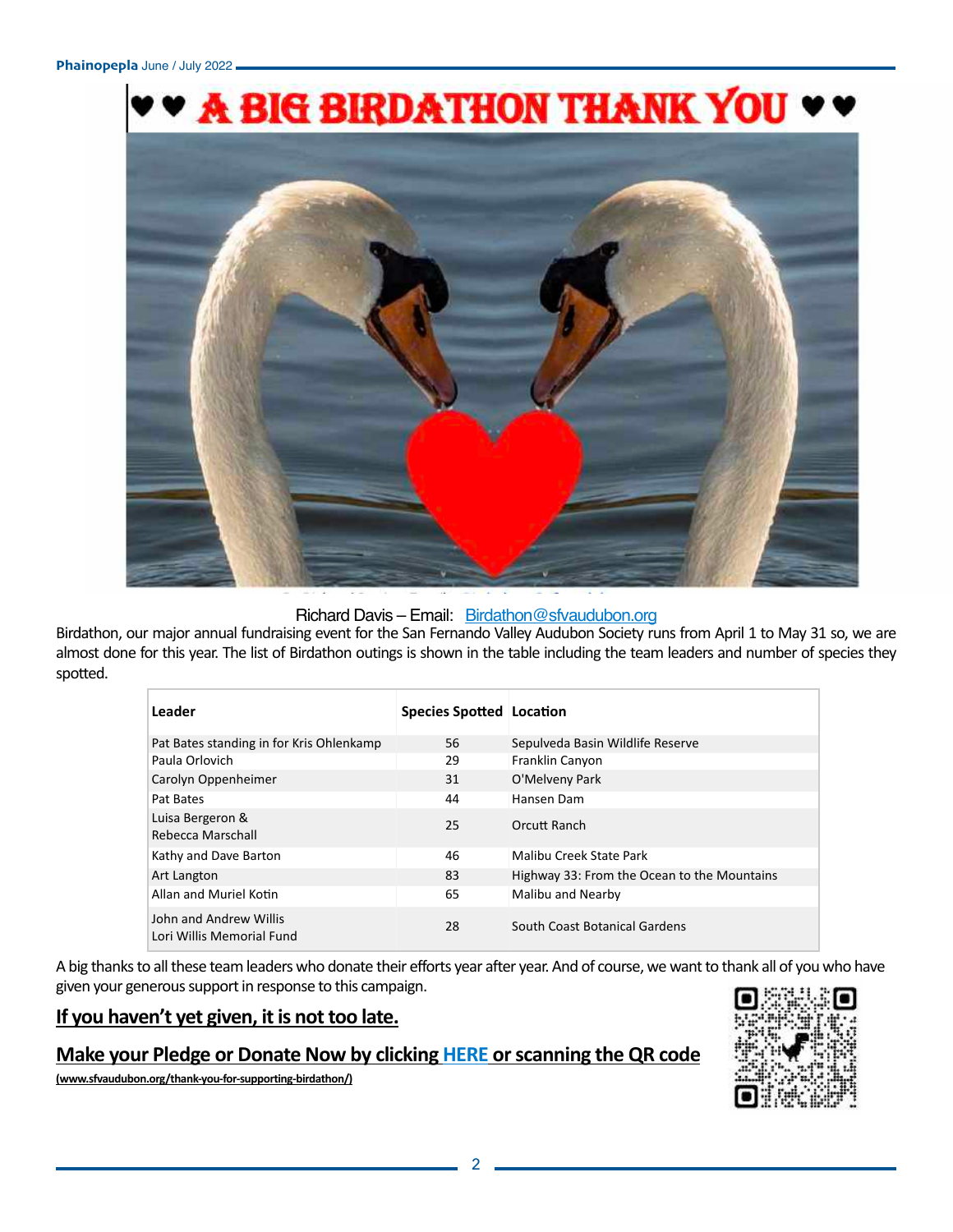# **Calendar of Events**

**please remember to check our website for the latest information on our bird outings. We continue to follow CDC guidelines.**

# **June 2022**

**Saturday, June 4. Annual Conservation Awards Luncheon. Noon. Sooky Goldman Nature Center, Franklin Canyon, 2600 Franklin Canyon Dr., Beverly Hills.** Join us as we honor, in person, our 2020 award recipients. Conservation Award recipient: **Pat Bates**, and Service Award recipient: **Rose Leibowitz**. **Muriel Kotin will lead an optional bird walk at 10:00 a.m**. please meet her in the parking lot. See page 1 for more information and directions.

**Sunday, June 5. Sepulveda Basin. 8:00–11:00 a.m.** Directions to



Sepulveda Basin Wildlife Reserve During Detour on Access Road: Take Burbank Boulevard to Woodley Avenue. Turn north. Travel around 0.4 miles on Woodley to the first possible right turn, a park road. The park road will end at a

parking lot. Turn left and drive through the parking lot. Turn right onto the park access road ("Wildlife Way") and drive around 0.4 miles to the paved parking lot on the left at road's end. Park in the lot and walk past the low, rock-faced buildings to our meeting place on the other side of the buildings. Leader: Kris Ohlenkamp. Contact him at [kris.ohlenkamp@sbcglobal.net](mailto:kris.ohlenkamp@sbcglobal.net).

**Thursday, June 9. A Bird Sit with Nature Journaling, O'Melveny Park.**

**10:00—11:30 a.m.** If you would like to mindfully connect with birds and all of nature, join us on the 2nd Thursday of each month at O'Melveny Park—at the picnic tables near the bathrooms. (Rain cancels and moves it to the 3rd Thursday.) What to bring: a cushion or a comfortable chair, a beverage/snack, binoculars, a journal, and something to write/draw with. This event is limited to 10 people. To reserve a spot,



contact Diana Keeney at [diana.keeney@sfvaudubon.org](mailto:diana.keeney@sfvaudubon.org) or Teri Carnesciali at [teri.carnesciali@sfvaudubon.org.](mailto:teri.carnisciali@sfvaudubon.org)

**Sunday, June 12. Franklin Canyon Park. 8:00 a.m.** 2600 Franklin Canyon Dr., Beverly Hills. Directions: From the San Fernando Valley, take the Ventura Freeway (101) or Ventura Blvd. to Coldwater Canyon Blvd. Head south to the intersection of Coldwater Canyon and Mulholland Drive. Make a 90-degree right turn onto Franklin Canyon Drive. Leader: Paula Orlovich. See website **[sfvaudubon.org](http://sfvaudubon.org)** under Events to reserve a spot.



**Sunday, June 19. Malibu Creek State Park. 8:00 a.m.** Meet at the second (lower) day-use parking lot. Entrance to the park is on the west side of Las Virgenes Road, just south of Mulholland Hwy. Entrance fee is \$12 per car. Leaders: Kathy Barton (818) 929-2516 and David Barton (310) 990-6896.

**Monday, June 20. SFVAS ZOOM Board Meeting. 7:00 p.m.**

**PERMIT AND ARRAIGNMENT No General Membership Meetings June-August. Have a great summer!**

**Saturday, June 25. Hansen Dam. 11640 Foothill Blvd., Sylmar, 8:15** 

**a.m.** We will travel along a dirt road at the base of the dam—exploring promising sites along the way. Directions: From the 210 Freeway eastbound, exit at Osborne, go right on Foothill, then left (about 0.15 mile) into the Hansen Dam Soccer Fields parking lot. Meet in the dirt lot on the east side of the parking lot. Leader: Pat Bates, (818) 425-0962, [batesbird@gmail.com.](mailto:batesbird@gmail.com)

**Saturday, June 25. Young Birders Group. Veterans Park (13000 Sayre**

**Street, Sylmar) 9:00—11:00 a.m**. Join us for a fun and interactive bird outing! All ages are welcome but this event will be geared towards K-12 students. The locations vary monthly. As this is an outdoor activity face masks are not required, but strongly encouraged to keep our younger and high-risk attendees safe. Directions: From park entrance on Sayre Street, turn left on park road. Drive past the office for frisbee golf and drive straight into the large parking lot at the end of



the road. We have a limited supply of binoculars so please bring your own if possible. Interested in joining us? Just show up, or e-mail Luisa and/or Rebecca at [YoungBirders@sfvaudubon.org](mailto:YoungBirders@sfvaudubon.org) for more information.

# **July 2022**

**Sunday, July 3. Sepulveda Basin. 8:00–11:00 a.m.** Directions to Sepulveda Basin Wildlife Reserve During Detour on Access Road: Take Burbank Boulevard to Woodley Avenue. Turn north. Travel around 0.4 miles on Woodley to the first possible right turn, a park road. The park road will end at a parking lot. Turn left and drive through the parking lot. Turn right onto the park access road ("Wildlife Way") and drive around 0.4 miles to the paved parking lot on the left at road's end. Park in the lot and walk past the low, rockfaced buildings to our meeting place on the other side of the buildings. Leader: Kris Ohlenkamp. Contact him at [kris.ohlenkamp@sbcglobal.net](mailto:kris.ohlenkamp@sbcglobal.net).

**Sunday, July 10. Franklin Canyon Park. 8:00 a.m.** 2600 Franklin Canyon Dr., Beverly Hills. Directions: From the San Fernando Valley, take the Ventura Freeway (101) or Ventura Blvd. to Coldwater Canyon Blvd. Head south to the intersection of Coldwater Canyon and Mulholland Drive. Make a 90-degree right turn onto Franklin Canyon Drive. Leader: Paula Orlovich. See website [sfvaudubon.org](http://sfvaudubon.org) under Events to reserve a spot.

**Sunday, July 17. Malibu Creek State Park. 8:00 a.m.** Meet at the second (lower) day-use parking lot. Entrance to the park is on the west side of Las Virgenes Road, just south of Mulholland Hwy. Entrance fee is \$12 per car. Leaders: Kathy Barton (818) 929-2516 and David Barton (310) 990-6896.

**Saturday, July 23. Hansen Dam. 11640 Foothill Blvd., Sylmar, 8:00 a.m.** We will travel along a dirt road at the base of the dam—exploring promising sites along the way. Directions: From the 210 Freeway eastbound, exit at Osborne, go right on Foothill, then left (about 0.15 mile) into the Hansen Dam Soccer Fields parking lot. Meet in the



dirt lot on the east side of the parking lot. Leader: Pat Bates, (818) 425-0962, [batesbird@gmail.com.](mailto:batesbird@gmail.com)

**Saturday, July 30. Young Birders Group.** Location TBD. Please check our website for updates. Interested in joining us? E-mail Luisa and/or Rebecca at [YoungBirders@sfvaudubon.org](mailto:youngbirders@sfvaudubon.org) for more information and we can add you to our e-mail list.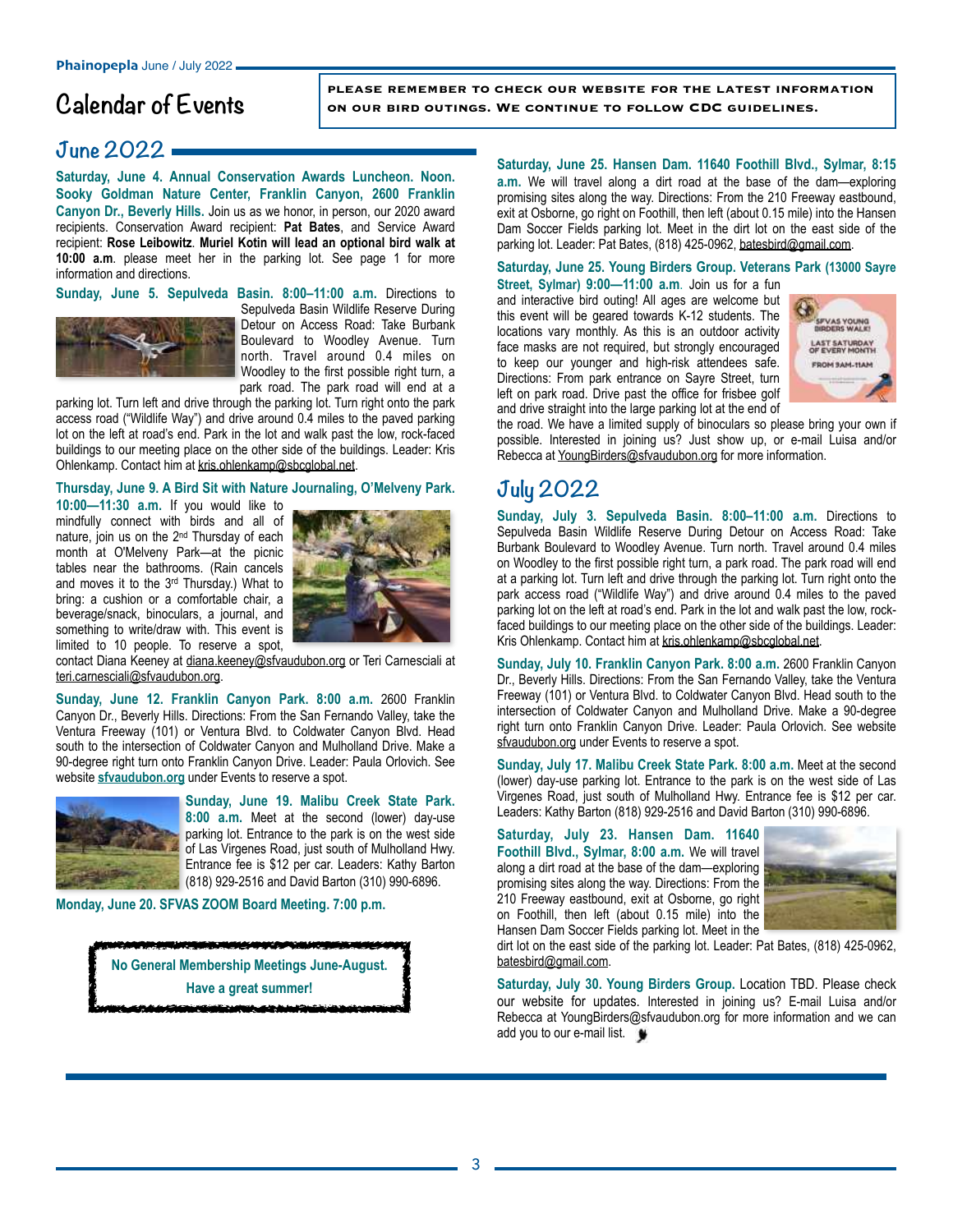## **There's a New Kid in Town!**

In November of 2021 a new activity appeared on the SFVAS Events Calendar: A Bird Sit with Nature Journaling. Led by Diana Keeney and Teri Carnesciali, it is a monthly event (September—June) held on the 2nd Thursday at O'Melveny Park.

A bird **walk** involves one or more people walking along a path watching and listening for birds, and keeping a list of all the species seen or heard.

 A bird **sit**, on the other hand, is the age-old practice of sitting in one place and letting the birds come to you. The SFVAS Bird Sits with Nature Journaling involve each participant finding his/her/their own private "sit spot" to watch and listen for birds and other elements of nature. A journal and something to write with are used to record words, numbers, diagrams, meta data, and/or pictures in order to remember, learn more about, or make a connection to the natural world.

During the SFVAS Bird Sits with Nature Journaling, the following protocols are usually followed:

I. The participants begin by sharing any homework projects they engaged with since their previous "sit." (Homework and sharing are always voluntary!)





II. Then, participants find their personal "sit spots" and spend about one hour watching, listening, drawing, and/or writing about their encounters with birds or other aspects of nature. (See next page for a poem and drawing inspired by a bird seen at Paula's sit-spot.)

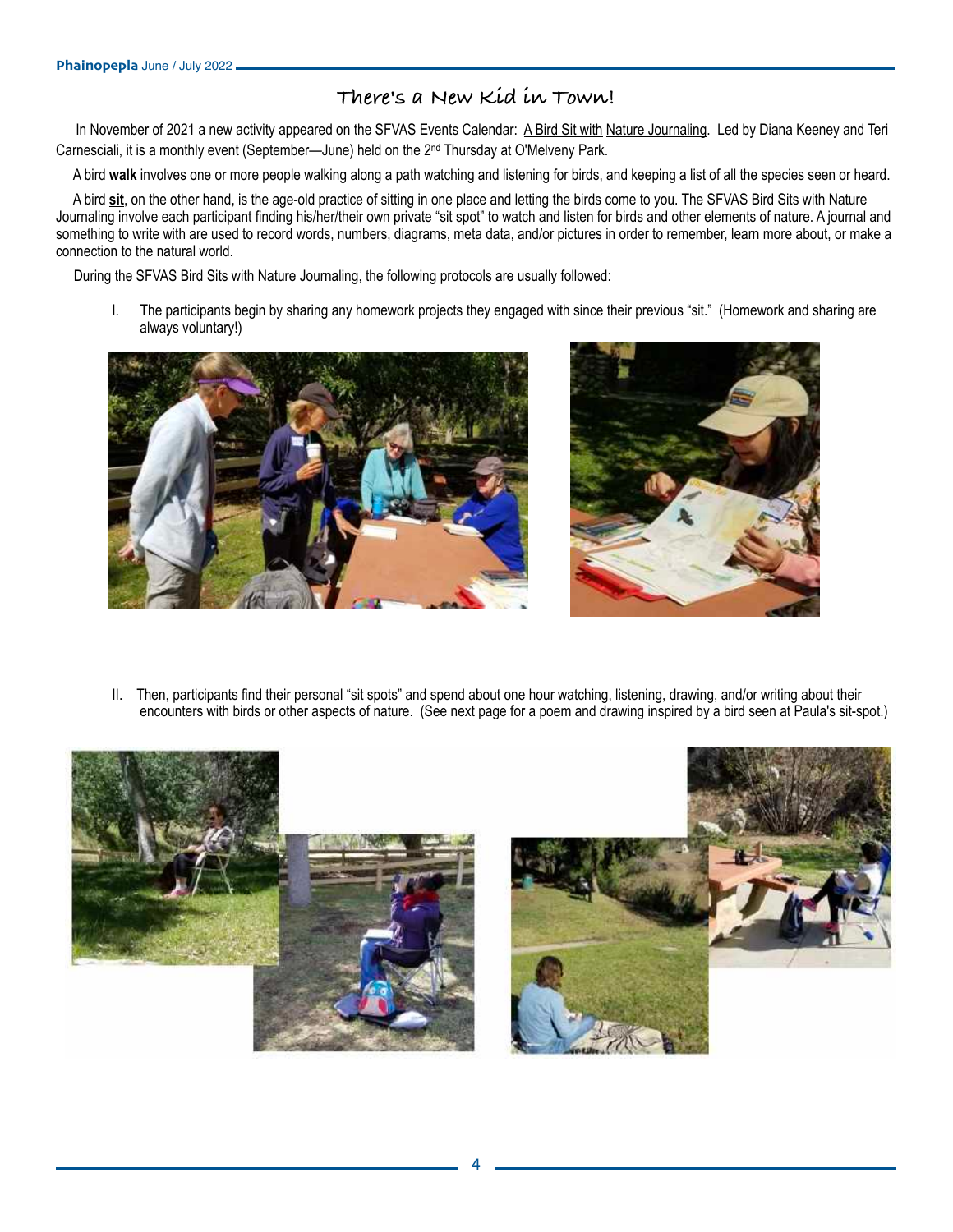III. Finally, participants reconvene to share and discuss their avian encounters. Since we get ideas and learn from others, they ultimately place their journals at the edge of a picnic table for a "walk-around," which is a chance to see journal practices used by others that enhance learning, memory, and self-expression.



The Devoted One

The ultimate mimic agitates hummingbirds Singing a cappella on hillside snag The contender with fierce eye, curved beak scorning the mockingbirds Repetitive refrain, weary of that reframe Continues to elaborate on its' theme drawing from improvised repertoire The brown plumage has fooled none The humble camouflage

All is revealed in volume and variation by the devoted one

**—Paula Orlovich**



# **We'd love to have you join us!**

### **Audubon-at-Home** *by Alan Pollack*

mail Alan Pollack, our Audubon-at-Home Chair, with any questions you have with regard to creating a wildlife-friendly garden that can be used for publication. Alan offers FREE consultation/landscape design to help you make PowerPoint slide show/lecture to community groups, high school, and college classes on attracting wildlife to your garden and sustainable gardening practices. He can be contacted at (818) 340-2347 or at [alan.pollack@sfvaudubon.org](mailto:alan.pollack@sfvaudubon.org). ♥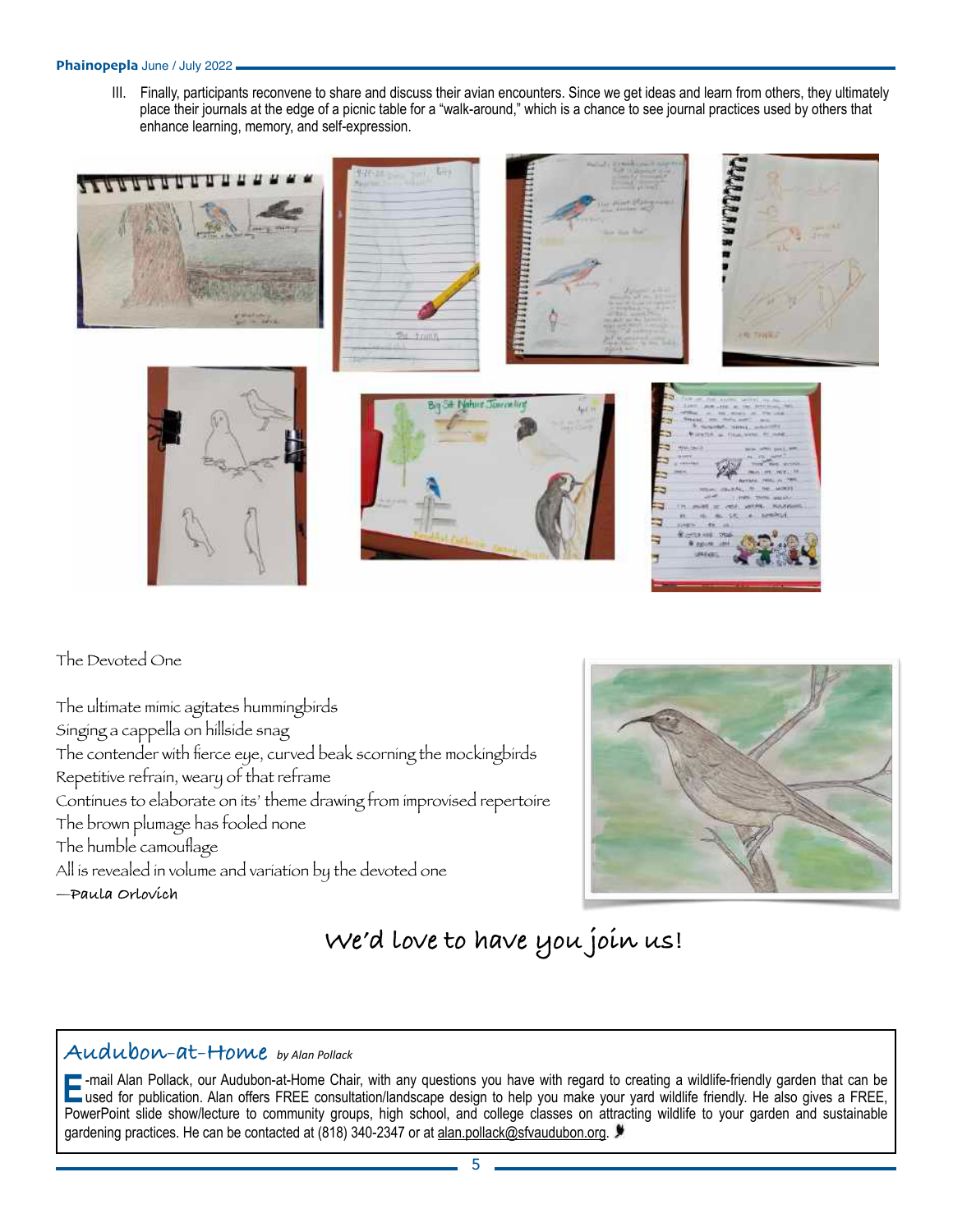### **Allan and Muriel Kotin's 2022 Malibu Birdathon Birding in Almost Normal Times Tuesday, April 19**

ackground: A Birdathon is a 24-hour search for as many species of birds as you can find and identify. Ours is dedicated to raising money for<br>San Fernando Valley Audubon's Sepulveda Basin Environmental Education Program (SB San Fernando Valley Audubon's Sepulveda Basin Environmental Education Program (SBEEP). Just as our 2021 Birdathon was informed by staying close to home, but mainly as a matter of saving our energy. Not only was Covid a much less intrusive element, so was the aftermath of 2019's Woolsey Fire. This was, in part, because we did not visit the Malibu Park neighborhood which still has many homes under

construction. However, some of the replacement homes in that neighborhood have been completed. During our bird search this year we did see some trees that were fatally burned, but the main evidence of fire damage among the trees and shrubs was blackened trunks and branches surrounded by vibrant green regrowth.

**Earlyish Start:** Allan and I got up to the chorus of iPad alarms. Almost keeping up with the times, we now prefer those to using our alarm clocks. At breakfast at 6:27 we watched a **Dark-eyed Junco (#1)** fly above the patio doors of our kitchen to gather something from the place where the balcony ceiling meets the wall of our unit. Likely it was something yummy gathered from an old spiderweb. We were to see many of these charming sparrow-like birds which are apparently thriving and nesting now in Southern California, including in our townhome development. Soon Allan spotted a **Mourning** 

**Dove (#2)** on the roof of a neighboring building. We were to see these many times through the day as well.



Mourning Dove on Wire



Allen's Hummingbird, as Pugnacious as He Looks

Leaving at **6:47**, we soon drove along Westward Beach. A **Western Gull (#3)** stood on the roof of a lifeguard stand and an **American Crow (#4)** hunted for treasure on the sand. Taking Birdview Avenue up from the beach and then along residences on Point Dume, we spotted an **Allen's Hummingbird (#5)**, **California Towhee (#6)** on someone's lawn, and **House Finch (#7).**

**7:03 AM, Pt. Dume Headland:** We had such a wonderful stop at the headland last year that we got there early enough to grab the one open parking space (of only nine plus two handicapped ones) on Cliffside Drive. It is shameful that this is the only public or street parking within half a mile of this wonderful small State Nature Preserve at the northwest end of Santa Monica Bay. A small flock of **Red-crowned Parrots (#8)** flew into a tree on the inland (residential) side of the road. The point's



California Towhee Posing in a Valley Oak Tree in the Plain Brown Bird's Most Elegant Moment Ever

giant coreopsis flowers were entirely spent, probably done in by the recent heatwave. Bush sunflowers were all that was in bloom.

We walked to the top of the cliff overlooking Santa Monica Bay, finding only one female **Anna's Hummingbird (#9)** on land. Looking down at the ocean and beach from a new viewing platform, we watched six **Brown Pelicans (#10)** fly in and land on the water beyond a pair of surfers. A **Pelagic Cormorant (#11)** flew low over the ocean, its head lower than its body, continuing downcoast and out of sight. Everything was quiet otherwise, except where heavy earthmoving equipment was operating at

> the edge of the preserve. Time to leave. Driving, we spotted a **Western Bluebird (#12)** on Cliffside Drive and a **Red-tailed Hawk (#13)** shortly after turning onto PCH.

> **8:07 AM, Malibu Creek State Park:** Judy Howell was waiting for us at the parking lot. It was great to have her company and help. We watched **Cliff Swallows (#14)** chase insects overhead. There was no sign of the Lewis's Woodpeckers we saw above the parking kiosk and next to the lot on Sunday's birdwalk. Walking toward the Braille Trail we found the first of the noisy **Acorn Woodpeckers (#15)** that think they own the



Great Blue Heron, Not a Snake in the Grass

oak woodlands of Southern California. A **Great Blue Heron (#16)** flew off, very high in the sky. It returned and landed on the field next to the trail to hunt for rodents, lizards or other land-based prey.

The first of several **Ash-throated Flycatchers (#17)** landed on a low oak branch, sounding its police-whistle call. A female **Nuttall's Woodpecker (#18)** landed against the main trunk of another oak. We knew she was a she because she lacked a red cap on her head. We were convinced we were hearing **Oak Titmice (#19)** in the huge oak near the road and finally got a good look at one. A **Spotted Towhee (#20)** (*continued*)

Ash-throated Flycatcher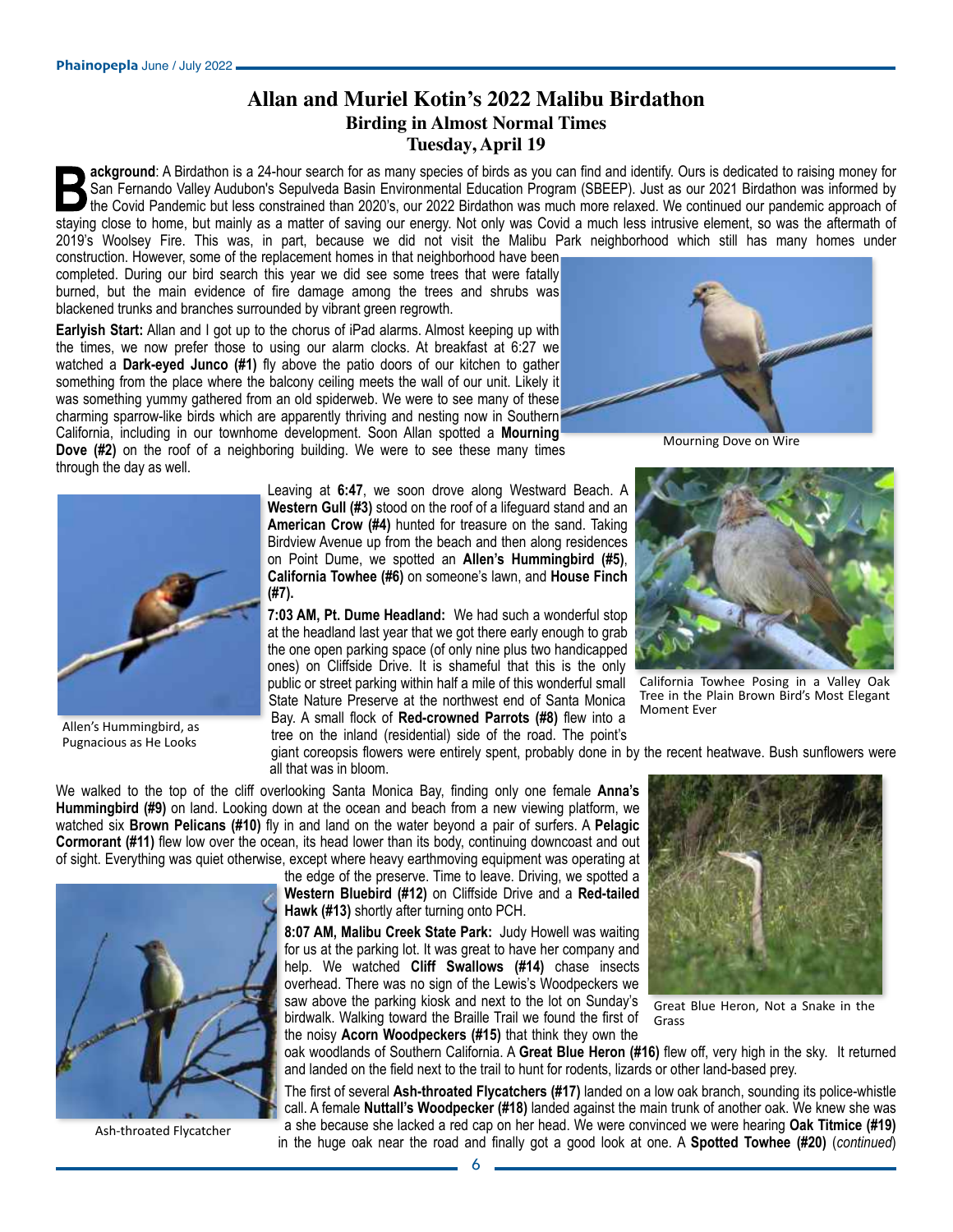

Black Phoebe

showed its stunning black, white, and orange colors and a more understated **Black Phoebe (#21)** appeared in its black tux with white shirt showing at its belly. The Ash-throated Flycatcher and Black Phoebe are both "flycatchers," but the slightly larger Ash-throated is seen here only in nesting season, while the Black Phoebe is resident throughout the year.

A typically noisy small flock of **Nanday Parakeets (#22)** landed in a tree ("oak" is becoming repetitive). A stunningly colored **Lazuli Bunting (#23)** posed on a branch of a small tree. These tiny birds arrive almost reliably at MCSP for nesting season every spring, especially near this trail. Eventually a **Red-shouldered Hawk (#24)** whose "teer-teer" cry we had been hearing allowed us some quick looks. I managed some brief looks at a pale yellow bird in a huge Valley Oak tree while Judy and Allan were ahead of me on the path. I was pretty sure it was a **Warbling Vireo (#25)** and reached for my phone to check on a birding app. No phone!!! At this point I was eager to get back to my car to be sure I had left it there, rather than losing it along the trail. Despite my concern, we saw a **House Wren (#26)** and a plain brown female **Brown Cowbird (#27)** posing in separate trees, while a **California Scrub-Jay (#28)** flitted between treetops. Keen-eyed and -eared Judy found us a **Pacific-slope Flycatcher (#29)** on a twig in good view. This slightly flycatcher which is smaller than a Black Phoebe, visits here only for the nesting season. A **Blue Grosbeak (#30)** posed fetchingly

on a shrub in the open field. A **Turkey Vulture (#31)** soared high over the field along the trail.

Back at the car, I looked for my phone in the cupholder where it normally stays while I'm driving. I couldn't see it there or on either of the front seats. Worry or not, I headed to the restrooms. When I emerged, a smiling Allan was signaling me to hurry back to the car. He said I had looked from the wrong car door. I looked from the passenger door and didn't see any phone. It turned out to be "hiding" under a bird list pamphlet I had put on top of it. Out of sight, out of mind was the reason I had left the phone in the car. Whew! How reliant we've become on our mobile phones! Now I could continue to enjoy the birding.

We drove north on Las Virgenes, following Judy's car. We turned west on Mulholland and found a **Lewis's Woodpecker (#32)** on willow trees next to the south side of the bridge crossing Las Virgenes Creek. After a quick U-turn, we headed up to the shopping center just south of the 101. A **European Starling (#33)** flew from the wires at the side of the road as we drove toward a Starbucks. But first came our purpose in picking this particular location.

**10:18 AM,** we arrived at the northern section of the Mountains Recreation and Conservation Authority's (MRCA's) **Las Virgenes Creek Restoration Project** which is tucked between the 101 and Agoura Road, behind and below the Starbucks. You can learn much more about it from a video



Male Blue Grosbeak's Powerful Beak is for Cracking Seeds



Lewis's Woodpecker

at [https://calabasas.granicus.com/MediaPlayer.php?view\\_id=21&clip\\_id=1727](https://calabasas.granicus.com/MediaPlayer.php?view_id=21&clip_id=1727). It is a lovely little riparian area, densely planted with California natives like Cottonwood, Sycamore, and Willow trees and shrubs. A **Great Egret (#34)** flew overhead, perhaps heading for the other part of the restoration south of Agoura Road. A **Song Sparrow (#35)**, presumably a youngster, fluttered its wings, begging an invisible parent to feed it. A solo **Bushtit (#36)** gathered food from a cottonwood, probably to feed its babies. A solo bushtit is a sign of nesting season. The rest of the year these tiny birds stay in flocks of 25 – 40, ravenously gleaning tiny insects from leaves and twigs. **Barn and Northern Roughwinged Swallows (#s 37 and 38)** swooped overhead for a while, chasing flying insects. A few **Common Ravens (#39)** made croaking calls and moved around the tops of street lamps edging the parking lot above the restoration.

Time for some refreshing coffee, you know where. After lingering with lattes, Judy headed home and Allan and I headed toward the coast.

We drove through the roads of **King Gillette Ranch**, across Las Virgenes from MCSP. It was around noon and birds were not much in evidence, not even in the pond or one stream that held water. We decided not to

park but did spy one **Canada Goose (#40)** lounging on a lawn.

As we turned back onto Las Virgenes, Allan saw a Lewis's Woodpecker had landed on a willow very close to the road. We pulled onto the shoulder and he got a photo of this woodpecker. They look like crows if you're not paying close attention to the fact that they fly in an undulating fashion like a woodpecker and that their underparts are dark pink, faces red, and necks white.



Tern Spectacle

**12:30 PM Ollo** for lunch. One of today's few Covid accommodations was to eat on the patio. Our reward was to watch a brave **House Sparrow (#41)** that flew in through the generous gaps in the fencing to grab morsels of food from under a neighboring table, despite a pair of dogs napping there. We were amused at how much better behaved they were than the two small children having lunch with their mom at a table that was fortunately farther away from us.

**1:25 PM, Malibu Lagoon:** The water level was very low. The heavy rains of December had scoured a deep channel through the sandy beach and the intense, brief rain in March apparently helped to keep it open. Our first birds here were ducks: **Mallards (#42)** and a pair of **Green-winged Teal (#43)**. From the platform we were delighted to see a **Belted Kingfisher (#44)** fly in and hover before flying off. We enjoyed the spectacle (*continued*)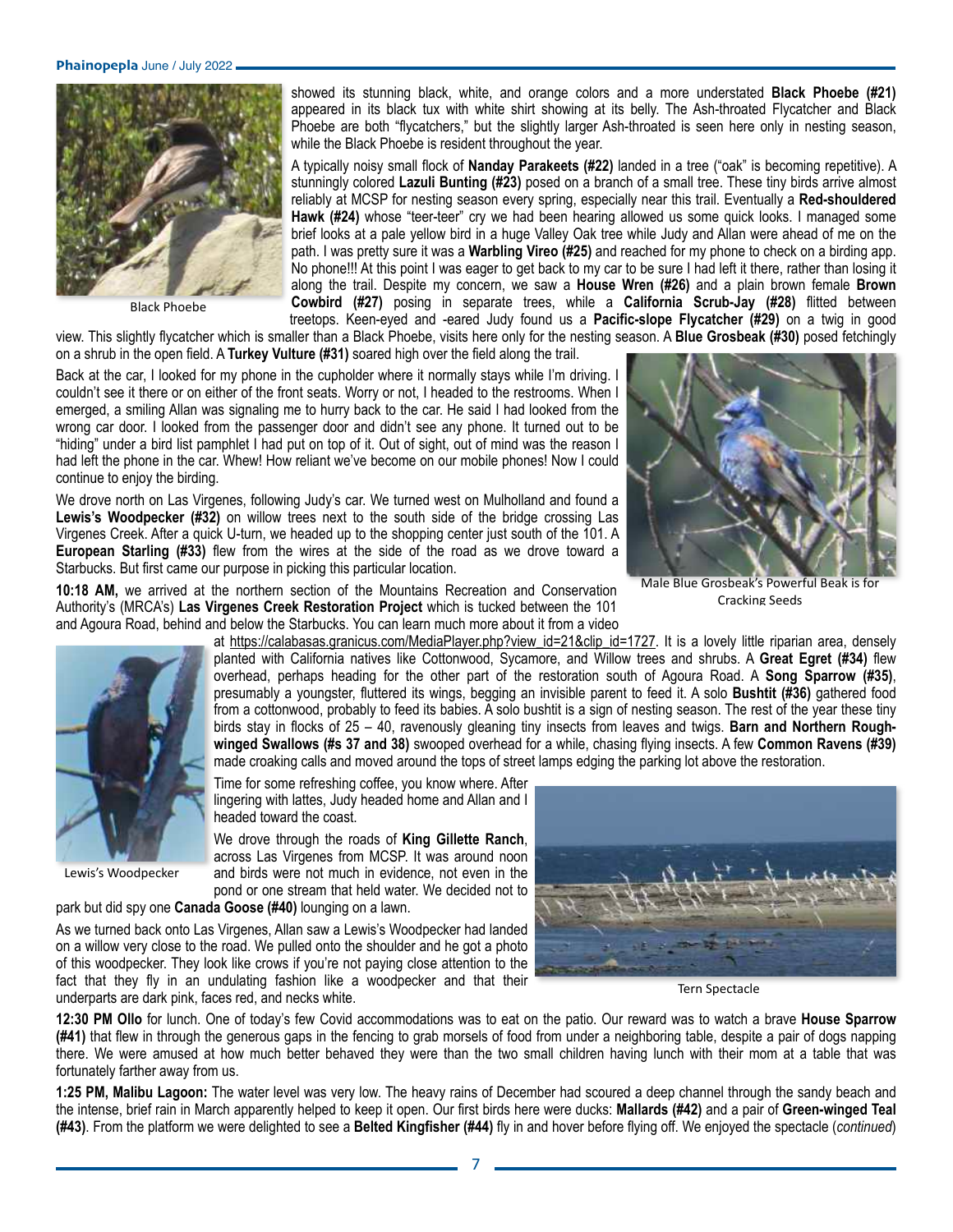of large flocks of **Double-crested Cormorants (#45), Caspian, Elegant, and Royal Terns (#s 46-48),** and **California Gulls (#49)** resting on exposed rocks and mud bars.



Whimbrels with Long Droopy Bills for Digging



Nuptial Plumes of a Great Egret on Nest in Parking Lot Tree



Less Beautiful Sight, Car Parked Under Nest Tree



Male Red-winged Blackbird on Tules

Grace and Larry, birders and photographers we know from pre-Covid birdwalks at the lagoon, joined us on the platform. We enjoyed chatting with them and showed them the kingfisher. They were at the lagoon to survey the endangered Snowy Plover. These tiny shorebirds hang out on beaches and need undisturbed beach habitat to nest successfully. Grace kindly emailed us photos they took of the Snowy Plovers they found on the beach later after we left. It was the first time they ever saw snowys pulling out and eating worms from the sand.

Snowy Plover Pulling Worm from Sand

We also saw several **American Coots (#50), Heermann's, and Ring-billed Gulls (#s 51-52),** and some **Whimbrels (#53)** before heading toward the beach.

> **Gadwalls (#54)** walked along the water's edge, straining food from the mud**.**

> As we walked toward the beach, we found **Marbled Godwits, and Willets (#s 55 – 56)**, large sandpipers, like the Whimbrel is. A **Great-tailed Grackle (#57)** screeched at us from above Malibu Colony. We found a large mixed flock of small sandpipers,

**Western and Least Sandpipers (#s 58-59)** with a goodly number of **Semipalmated Plovers (#60)** along the near shore below the path. Finding nothing new nearby on the beach, we decided to head back to our car.

We drove into the parking lot of **Malibu Country Mart** on the downcoast side of Cross Creek Road to check for nesting herons and egrets in the trees. We found a **Feral Rock Pigeon (#61)** and a beautiful sight in a parking lot tree.

We also found a **Brewer's Blackbird (#62)** hopping around the parked cars, including the "decorated" car, left. These tough little birds know well that they can nab human leftovers near where people eat out of doors.

**3:45 PM, Legacy Park:** The "natural" park was green and inviting, with plenty of water in the stream and pond, but quiet. We walked to the ocean side of the little pond, seeing only crows, starlings, and house finches. We sat on

the first bench we came to and immediately attracted begging coots, mallards, and pigeons.

Finally a male **Red-winged Blackbird (#63)** appeared before we decided to move to the next bench.

The second bench was even more comfortable, so we held it down patiently, which paid off. A **Black-crowned Night Heron (#64)** flew in and posed.





Begging Coot and Mallards



Black-Crowned Night Heron

At long last, a **Snowy Egret (#65)** flew into view. It had seemed odd that we were entirely missing these fairly common water birds today.

We headed home at 4:25. It took until **5:05 PM** to drive less than eight miles because a lane closure to repave a stretch of PCH caused a long slowdown. Our plan was to go out again for a brief walk near the entrance to Zuma Canyon, but we could not find the energy to go out again. We probably didn't miss finding any additional species, based on what we didn't see there a few days later.

Our travel statistics for the day were 41 miles driven and three miles walked. We found more species with less effort than last year, although we were surprised to miss some of the bird species we found at almost the same date a year ago.

All photos taken by Allan on Birdathon day, except the Blue Grosbeak taken two days earlier at MCSP and the Snowy Plovers taken by Grace Murayama and Larry Loeher.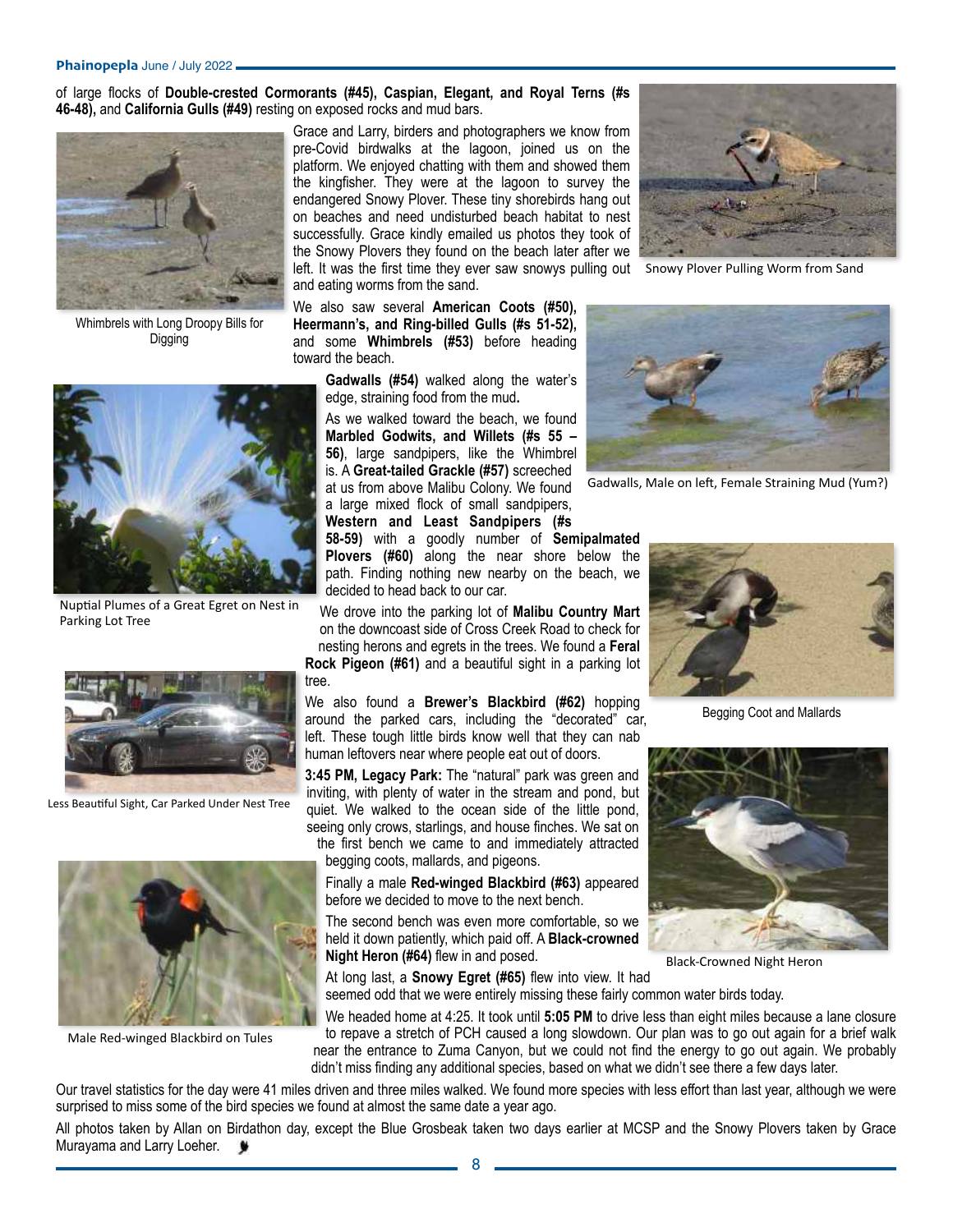# **AUDUBON at CHATSWORTH PRESERVE** by Arthur Langton

### **2022 Spring Bird Survey**

The 2022 Chatsworth Preserve spring bird survey, conducted on April 16, produced a list of seventy species representing nearly a thousand individual birds. Aided by an enhanced group of sharp-eyed, sharp-eared participants, a lovely day, and a larger impoundment of water in the ecology ponds, these totals exceeded those of last year's spring survey and last December's Christmas bird count. Whether or not the extra water in the ponds is runoff from last December's rains or if a kind soul with a wrench from DWP briefly released some additional water from the local main is a matter of speculation. In any event, the ponds were sufficiently large to attract a smattering of ducks plus a single coot and five Pied-billed Grebes. The ponds were of a sufficient size to produce large numbers of juvenile Western Toads trying their best to make the transition from the aquatic world of their birth to the terrestrial home of their future. Despite the presence of toads and an expanded shoreline, no egrets, herons, or other types of wading birds were recorded.

Half of the sightings were of resident, nesting species found in and about the Preserve throughout the year, and included such birds as Red-tailed Hawks, Cassin's Kingbird, Say's and Black Phoebes, California Quail, California Towhees, Mourning Doves, and many others. Another quarter of the count was of over-wintering species having not yet begun their migration to summer nesting grounds. This group included several duck species, White-crowned Sparrows, Cedar Waxwings, Yellowrumped Warblers, plus others. Replacing them and composing eleven percent of the recorded species were several summer migrants arriving to nest in the Preserve. This included such birds as the Western Kingbird, Cliff Swallow, Phainopepla, Hooded and Bullock's Orioles, Ash-throated Flycatcher. Migrants passing through the Preserve accounted for 16% of the count species and included such birds as a Western Tanager, several different swallows, Vaux's Swift, and Wilson's Warbler. Whether or not these percentages are similar to or typical of other counts taken this time of year is a subject requiring additional time, study, and investigation. Nevertheless, the survey suggests the Preserve is an important bird nursery serving as nesting territory for many year-round residents as well as summer visiting species.

Other highlights of the day included conspicuous flocks of Lawrence's Goldfinches, several Lewis's Woodpeckers, and the detection of a Bell's Vireo by Alexander deBarros who found, identified, and photographed the bird. While the SFVAS has sixty years of bird record keeping from Christmas Bird Counts, field trips, and other assorted surveys, this first-time sighting makes all current and previous Preserve checklists obsolete. Whether the presence of this bird represents an expansion of its breeding territory or was just a bird passing through to a more established, traditional breeding area can only be a matter for speculation requiring further study and observation.

The continuing presence of several Lewis's Woodpeckers from last December's Christmas Bird Count to the present was a sighting of interest. Only rarely are they present in such numbers this late in April. This has happened before, but again only rarely. This woodpecker is not listed in the Los Angeles County Breeding Bird Atlas although fossil remains from the La Brea tar pits indicate it once did nest in the Los Angeles Basin during the Pleistocene.[1] Historical breeding sites outside of but nearest to the county include Fort Tejon, Big Bear Lake, Owens Valley, and the southern, upper, end of the Salinas Valley.[2] Just how long these birds will hang around in the Preserve will be of interest to note.

A big thanks to the following for the giving of their time and talent to make this survey a reality: Luisa Bergeron, Alexander deBarros, Roz Gibson, Wendi Gladstone, Arthur Langton, Rose Leibowitz, Mark Osokow, Molly Pena, and Eric Shephran. Thanks and appreciation must also be extended to the LA Department of Water and Power for granting access to the Preserve for this activity. For those who may be interested, a full and complete copy of the survey can be obtained from Arthur Langton at arthurlangton@gmail.com.

\_\_\_\_\_\_\_\_\_\_\_\_\_\_\_\_\_\_\_\_\_\_\_\_\_\_\_\_\_\_\_

[2] Garrett, Kimbell L., and Jon Dunn Birds of Southern California – Status and Distribution Los Angeles Audubon Society 1981 p. 232

<sup>[1]</sup> Allen, Larry W., Kimball L. Garrett, and Mark Wimer Los Angeles County Breeding Bird Atlas Los Angeles Audubon Society 2016 pp. 20-21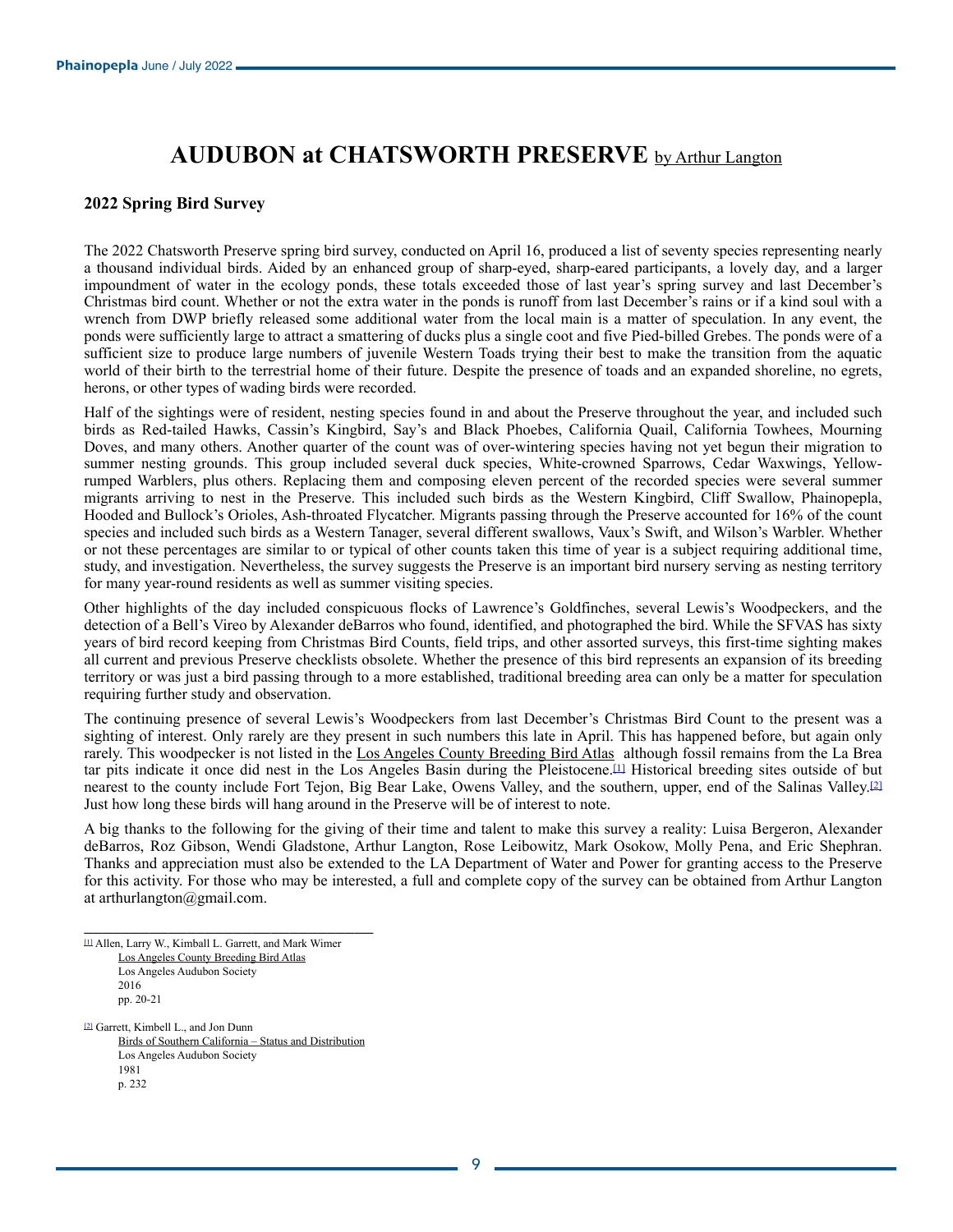

### **Remembrance: Linda Jones**

#### **Elementary Education**

**Linda Jones, eldest child of Red and Annie Jones, grew up in Waxahachie, Texas, where her father was a cattle auctioneer and owned a butcher shop. She had two brothers and attended the local schools, graduating from Waxahachie High School. She earned her B.S. in Medical Technology from North Texas State University in 1954, and her M.A. in Bacteriology from the University of Texas-Austin in 1959. Linda then moved to San Francisco where she was employed as a medical technician at the U. S. Naval Base. From 1962-1965 she was an early volunteer in the Peace Corps, a member of the first group in Ethiopia. There she served as a medical technician and taught medical health in the hospitals to nurses and volunteers from the community.**

**During her time in the Peace Corps Linda had discovered a love for teaching, and so she returned to UT-Austin where she completed a Ph. D. in Science Education in 1970. That same year, Linda took a** 

**faculty position in the Department of Elementary Education at CSU Northridge. She was a valued science education specialist and an involved member of the department until her retirement in 2008. Linda loved to travel and was fortunate to journey throughout the US, Canada, and Mexico, as well as in Central and South America, Europe, and, of course, Africa. An active member of AF after her retirement, Linda especially enjoyed the bird watching group, making forays into areas where a particular bird had been sighted or day trips with Christine Smith and others to participate in bird census counts. She began the ARF book club and served as its chair. Linda was also active in the San Fernando Valley Audubon Society; among other leadership roles, she was Editor of the Phainopepla newsletter for ten years for which she received the SFVAS Conservation Award. Linda's work ethic and her dedication to conservation were greatly admired by her peers, who also appreciated her calmness, dry wit, and persistent (if softened) Texas drawl.**

**Linda was born November 9, 1932, and passed away peacefully on March 29, 2022, in Riverside, CA. She is survived by her brother R.M. (Bob Mac) Jones of Rancho Cucamonga, as well as nephew Andrew and his family in Riverside and niece Joanna and her family in So. St. Paul, MN. Linda will be greatly missed by family and friends.**

**—Submitted by Bonnie Ericson and Christine C. Smith**

**River CleanUp -Join Friends of the LA River (FoLAR) for their annual series of River CleanUps in the Sepulveda Basin in June 2022. Visit <u>[folar.org/](http://folar.org/cleanup)</u>** [cleanup](http://folar.org/cleanup) for more information and to register and reserve your spot early!



Condor Comeback - Audubon California

"The majestic California Condor is the largest bird of North America and literally the stuff of legends. This incredible bird's journey hasn't been easy – in the 80s, the California Condor's population fell to just 22 birds. Thankfully, due to the work of trailblazing scientists like Jan [Hamber,](https://click.everyaction.com/k/42866212/334636422/2038403017?ms=ca-adv-email-ea-x-advocacy_(ca)_biodiversity_hotspot&utm_source=ea&utm_medium=email&utm_campaign=advocacy_(ca)_biodiversity_hotspot&nvep=ew0KICAiVGVuYW50VXJpIjogIm5ncHZhbjovL3Zhbi9UU00vVFNNQVUvMS81NzEzOCIsDQogICJEaXN0cmlidXRpb25VbmlxdWVJZCI6ICIwZDgzNmJhMC02Y2ExLWVjMTEtYTIyYS0yODE4NzhiODUxMTAiLA0KICAiRW1haWxBZGRyZXNzIjogIndyZW50aXRAYXR0Lm5ldCINCn0%3D&hmac=TCPOSz7Pt_83gf6AduBdB-kdjdqqhdIfA1J_E5OmNzA=) one of our Women's History Month heroines, the Condor's population has been steadily improving. Today, there are more than 300 California Condors." *(Jan Hamber is a former SFVAS member. Click the link to learn about her amazing story)*





**Temporary Road Closure to Sepulveda Basin Wildlife Reserve**



They are raising the berm that protects the Tillman Plant (TWRP) from flooding and have closed the section of Wildlife Way (our access road) that runs along TWRP. The closure is suspected to be in effect for a considerable time.

Directions to Sepulveda Basin Wildlife Reserve During Detour on Access Road:

Take Burbank Boulevard to Woodley Avenue. Turn north. Travel around 0.4 miles on Woodley to the first possible right turn, a park road. The park road will end at a parking lot. Turn left and drive through the parking lot. Turn right onto the park access road ("Wildlife Way") and drive around 0.4 miles to the paved parking lot on the left at road's end. Park in the lot and walk past the low, rock-faced buildings to our meeting place on the other side of the buildings.

Many thanks to Marilyn Brody French for the map and photo. *—Submitted by Muriel Kotin*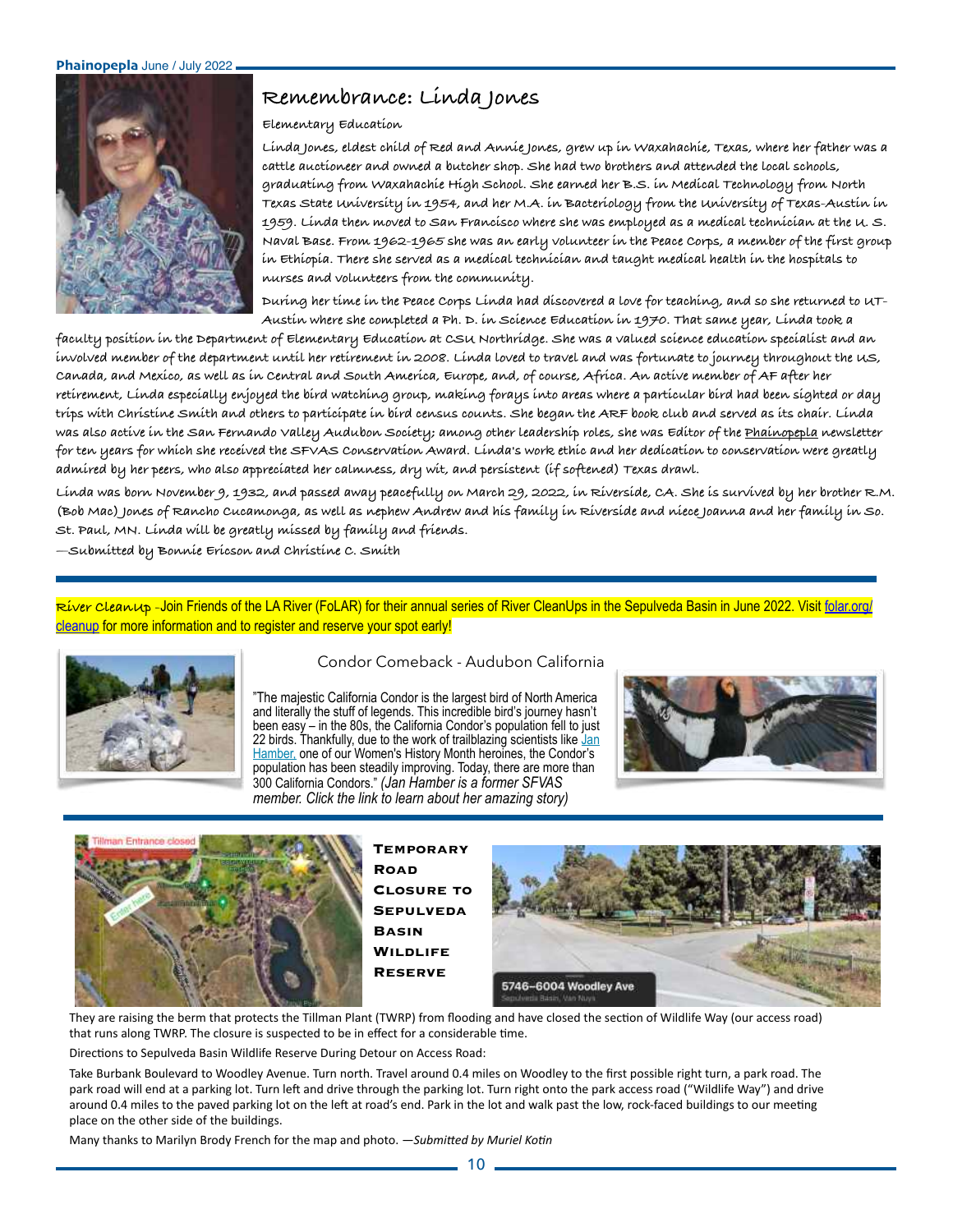# SAN FERNANDO VALLEY **AUDUBON SOCIETY**

#### **EXECUTIVE OFFICERS**

| President:                      | Paula Orlovich          | (818) 481-5605     |
|---------------------------------|-------------------------|--------------------|
| 1st Vice President:             | <b>Teri Carnesciali</b> | $(818) 892 - 5029$ |
| 2 <sup>nd</sup> Vice President: | <b>Marianne Davis</b>   | (310) 529-8871     |
| Treasurer:                      | <b>Pat Bates</b>        | (818) 425-0962     |
| <b>Corresponding Secretary:</b> | <b>Kathy Barton</b>     | (818) 929-2516     |
| <b>Recording Secretary:</b>     | Barbara Heidemann       | unpublished        |
| <b>AT-LARGE DIRECTORS</b>       |                         |                    |

#### **AT-LARGE DIRECTORS**

| <b>Richard Davis</b>         | $(310)$ 529 |
|------------------------------|-------------|
| <b>Natalie Beckman-Smith</b> | $(818)$ 926 |
| <b>Wendy Barsh</b>           | $(818)$ 398 |
| <b>Jolene Herz</b>           | (818)636    |
| Luisa Bergeron               | (661) 755   |
| Rebecca Marschall            | $(818)$ 219 |

#### 9-8865  $6 - 7825$ 8-2104  $-3764$  $5 - 7223$ 9-2649

#### **STANDING COMMITTEE CHAIRPERSONS**

| <b>Bird Boxes:</b><br>Conservation: | Carolyn Oppenheimer (818) 885-7493<br><b>OPFN</b> |                |
|-------------------------------------|---------------------------------------------------|----------------|
| Editor Phainopepla:                 | Rebecca LeVine                                    | (818) 776-0881 |
| Finance:                            | Jim Houghton                                      | (818) 388-7207 |
| Programs:                           | <b>Joanne Millius</b>                             | (818) 335-5331 |
| <b>Web Coordinator:</b>             | <b>Heather Mims</b>                               |                |
| <b>Youth Activities:</b>            | <b>Muriel Kotin</b>                               | (310) 457-5796 |
| <b>SPECIAL COMMITTEES</b>           |                                                   |                |
| <b>Annual Awards</b>                | <b>Paul Orlovich</b>                              | (818) 481-5605 |
| Audubon-at-Home:                    | <b>Alan Pollack</b>                               | (818) 340-2347 |
| Birdathon:                          | <b>Richard Davis</b>                              | (310) 529-8865 |
| <b>Christmas Bird Count:</b>        | Alexander deBarros                                | (818) 919-3425 |
| <b>Community Outreach:</b>          | <b>OPEN</b>                                       |                |
| <b>Education Classroom:</b>         | <b>Paula Orlovich</b>                             | (818) 481-5605 |
| Education-SBEEP:                    | <b>Paula Orlovich</b>                             | (818) 481-5605 |
| <b>Field Trips:</b>                 | <b>OPEN</b>                                       |                |
| Hansen Dam Birding:                 | <b>Pat Bates</b>                                  | (818) 425-0962 |
| Hospitality:                        | <b>Teri Carnesciali</b>                           | (818) 892-5029 |
| Malibu Creek Birding:               | Dave Barton                                       | (310) 990-6896 |
|                                     | <b>Kathy Barton</b>                               | (818) 929-2516 |
| Membership:                         | Lynn Maddox                                       | (818) 426-6749 |
| O'Melveny Bird Wander:              | <b>Carolyn Oppenheimer</b>                        | (818) 885-7493 |
| Publicity:                          | <b>Marianne Davis</b>                             | (310) 529-8871 |
| Sales & Service:                    | Diana Keeney                                      | (818) 998-3216 |
| <b>Scholarships and Grants:</b>     | <b>Marianne Davis</b>                             | (310) 529-8871 |
| Sepulveda Basin Steering:           | <b>Muriel Kotin</b>                               | (310) 457-5796 |
| Sepulveda Basin Birding:            | <b>Kris Ohlenkamp</b>                             | (818) 521-8799 |
| Social Media:                       | <b>Jolene Herz</b>                                | (818) 636-3764 |

For Chapter leaders' e-mail addresses, see our Website: [www.SFVAudubon.org](http://www.SFVAudubon.org)

Follow us on:



@sfvaudubon, #sfvaudubon

Found an injured animal? Call Wildlife Rescue Center at (818) 222-2658

#### **To become a member and/or renew online go to**

# **[https://www.sfvaudubon.org/membership/.](https://www.sfvaudubon.org/membership/)**

### **It's fast, secure, saves time, and paper!**

| Or mail this form and include a check made payable to:<br><b>SFV Audubon Society</b><br>Attn: Membership<br>P.O. Box 7769<br>Van Nuys, CA 91409 |       |                             |  |  |
|-------------------------------------------------------------------------------------------------------------------------------------------------|-------|-----------------------------|--|--|
| Regular 1-yr Chapter Membership\$25<br>$\mathbb{S}$                                                                                             |       |                             |  |  |
| 1-yr Online Chapter Membership<br>(No paper copy of Phainopepla)<br>FREE for a limited time for new members \$                                  |       |                             |  |  |
|                                                                                                                                                 |       |                             |  |  |
| Student 1-yr Chapter Membership\$10                                                                                                             |       | $\frac{1}{2}$               |  |  |
| Tax Deductible Contribution to SFVAS                                                                                                            |       | $\frac{\text{S}}{\text{S}}$ |  |  |
|                                                                                                                                                 | Total | $\frac{1}{2}$               |  |  |
| New Member ____ Renewal ___ School _____________                                                                                                |       |                             |  |  |
|                                                                                                                                                 |       |                             |  |  |
|                                                                                                                                                 |       |                             |  |  |
|                                                                                                                                                 |       |                             |  |  |
|                                                                                                                                                 |       |                             |  |  |
| E-mail (PLEASE INCLUDE):                                                                                                                        |       |                             |  |  |

How did you learn about SFVAS?

\_\_\_\_\_\_\_\_\_\_\_\_\_\_\_\_\_\_\_\_\_\_\_\_\_\_\_\_\_\_\_\_\_\_\_\_\_\_\_\_\_\_\_\_\_ If you want to join or renew by check, please be sure to include your e-mail address if you want to receive an acknowledgment. We can no longer thank you by regular mail. If you do not have an e-mail address, please know how much we appreciate your involvement with, and support of, SFVAS.

The *PHAINOPEPLA*, published six times a year, is the newsletter of the San Fernando Valley Audubon Society, P.O. Box 7769, Van Nuys, CA 91409. San Fernando Valley Audubon Society is a non-profit chapter of the National Audubon Society, and is dedicated to "Nature Education and the Conservation of Wildlife."

Articles, letters, drawings, and photographs concerning conservation, ecology, birding, chapter activities, and articles of interest to the membership are welcome for publication in the *PHAINOPEPLA*.

Material from other newsletters or newspapers should include the source and date. Copy for the *PHAINOPEPLA* should be in the hands of the editor by the 3rd of the month to be included in the following month's newsletter.

**Membership to National Audubon is separate and can be initiated on the website [www.Audubon.org](http://www.audubon.org/).** 

If you have any questions about membership, renewals, change of address or any other membership concerns, please contact Lynn Maddox at (818) 426-6749 or email her at Lynn.Maddox@sfvaudubon.org.

*PHAINOPEPLA* is copyrighted ©2022 by the San Fernando Valley Audubon Society. All rights reserved. All photographs used in the *PHAINOPEPLA* are used by permission and are copyrighted material of the credited photographers.